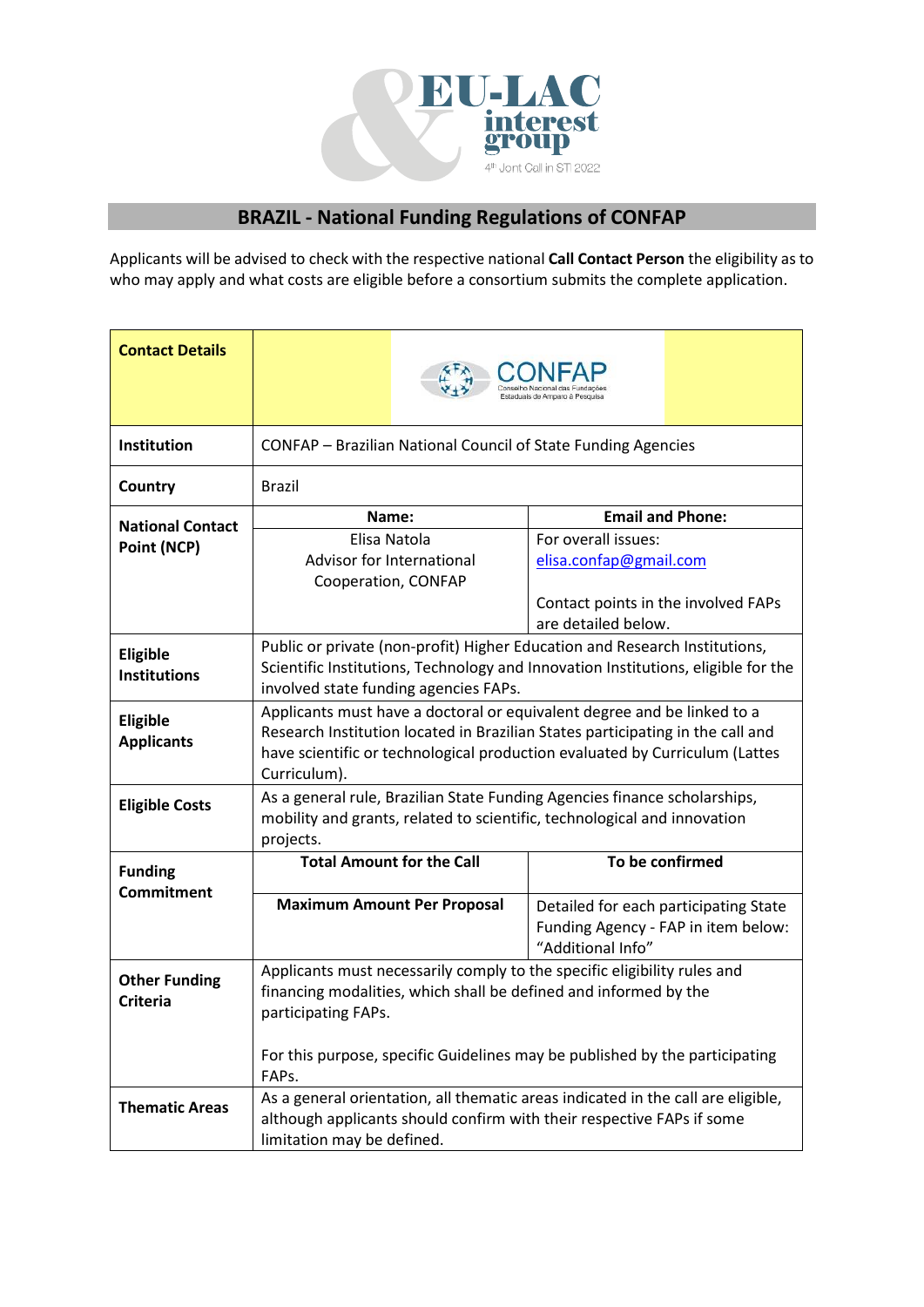## **Additional Information:**

Brazilian applicants may be supported by the State Funding Agencies - FAPs, participating to the call, whose details regarding total amount of total funding, maximum number of projects (when defined) and contacts are detailed here below:

|              | <b>State</b><br><b>Funding</b><br><b>Agencies</b><br>(FAPs) | <b>State</b>          | <b>Total</b><br><b>Budget</b><br><b>Euros</b> | Max. No.<br>of projects<br>within the<br>total<br>budget | <b>Contacts</b>                                        |  |  |
|--------------|-------------------------------------------------------------|-----------------------|-----------------------------------------------|----------------------------------------------------------|--------------------------------------------------------|--|--|
|              | Fundação                                                    |                       |                                               |                                                          | Luiz Márcio Spinosa / Barbara Taniguti                 |  |  |
| $\mathbf{1}$ | <b>Araucária</b>                                            | Paraná                | 45,000                                        | 3                                                        | spinosa@fundacaoaraucaria.org.br                       |  |  |
|              |                                                             |                       |                                               |                                                          | barbara@fundacaoaraucaria.org.br                       |  |  |
| $\mathbf{2}$ | <b>FAPAC</b>                                                | Acre                  | <b>TBC</b>                                    | <b>TBC</b>                                               | <b>TBC</b>                                             |  |  |
| 3            | <b>FAPEAM</b>                                               | Amazonas              | 40,000                                        | 2                                                        | internacionalizacao@fapeam.am.gov.br                   |  |  |
| 4            | <b>FAPEG</b>                                                | Goiás                 | <b>TBC</b>                                    | <b>TBC</b>                                               | <b>TBC</b>                                             |  |  |
| 5            | <b>FAPEMA</b>                                               | Maranhão              | 40,000                                        | not defined                                              | mauricio.sa@fapema.br                                  |  |  |
| 6            | <b>FAPEMAT</b>                                              | Mato Grosso           | TBC                                           | <b>TBC</b>                                               | <b>TBC</b>                                             |  |  |
| 7            | <b>FAPEMIG</b>                                              | <b>Minas Gerais</b>   | 50,000                                        | <b>Not</b>                                               | Aloysio Santos Neto                                    |  |  |
|              |                                                             |                       |                                               | defined                                                  | nci@fapemig.br                                         |  |  |
| 8            | <b>FAPERGS</b>                                              | Rio Grande<br>do Sul  | <b>TBC</b>                                    | <b>TBC</b>                                               | TBC                                                    |  |  |
| 9            | <b>FAPERJ</b>                                               | Rio de<br>Janeiro     | 100,000                                       | 3                                                        | Ana Beatriz Ramadas<br>ana.cruz@faperj.br              |  |  |
|              |                                                             | Espírito              |                                               |                                                          | Marcia Calil                                           |  |  |
| 10           | <b>FAPES</b>                                                | Santo                 | 50,000                                        | 1                                                        | Parcerias@fapes.es.gov.br                              |  |  |
|              | <b>FAPESB</b>                                               | <b>Bahia</b>          | 20,000                                        | $\mathbf{1}$                                             | Adriele Assis de Almeida                               |  |  |
| 11           |                                                             |                       |                                               |                                                          | adriele.almeida@fapesb.ba.gov.br                       |  |  |
|              | <b>FAPESC</b>                                               | Santa                 | 50,000                                        | $\mathbf{1}$                                             | Pedro Valentim                                         |  |  |
| 12           |                                                             | Catarina              |                                               |                                                          | pedro.neto@fapesc.sc.gov.br                            |  |  |
| 13           | <b>FAPESPA</b>                                              | Pará                  | 30,000                                        | 1                                                        | Aurycélia Silva Dias                                   |  |  |
|              |                                                             |                       |                                               |                                                          | gab.presidente@fapespa.pa.gov.br                       |  |  |
| 14           | <b>FAPESQ</b>                                               | Paraíba               | <b>TBC</b>                                    | <b>TBC</b>                                               | <b>TBC</b>                                             |  |  |
| 15           | <b>FAPT</b>                                                 | Tocantins             | TBC                                           | TBC                                                      | <b>TBC</b>                                             |  |  |
| 16           | <b>FUNCAP</b>                                               | Ceará                 | 80,000                                        | $\overline{2}$                                           | Luiz Drude de Lacerda<br>ldrude1956@gmail.com          |  |  |
| 17           | <b>FUNDECT</b>                                              | Mato Grosso<br>do Sul | 50,000                                        | $\overline{2}$                                           | Jackline Fermau<br>internacional@fundect.ms.gov.br     |  |  |
| 18           | <b>FAPERO</b>                                               | Rondônia              | TBC                                           | <b>TBC</b>                                               | TBC                                                    |  |  |
| 19           | <b>FACEPE</b>                                               | Pernambuco            | 84,600                                        | 2                                                        | Marcelo Nazário Cordeiro<br>marcelo.cordeiro@facepe.br |  |  |
| 20           | <b>FAPDF</b>                                                | Federal<br>Distric    | TBC                                           | TBC                                                      | TBC                                                    |  |  |
| 21           | <b>FAPEPI</b>                                               | Piauí                 | 20,000                                        | $\overline{2}$                                           | fapepi@fapepi.pi.gov.br                                |  |  |
| 22           | <b>FAPESP</b>                                               | São Paulo             | 400,000                                       | not defined                                              | Virginia Sanches Subiñas<br>vsubinas@fapesp.br         |  |  |
|              | *Other FAPs may still confirm their support                 |                       |                                               |                                                          |                                                        |  |  |